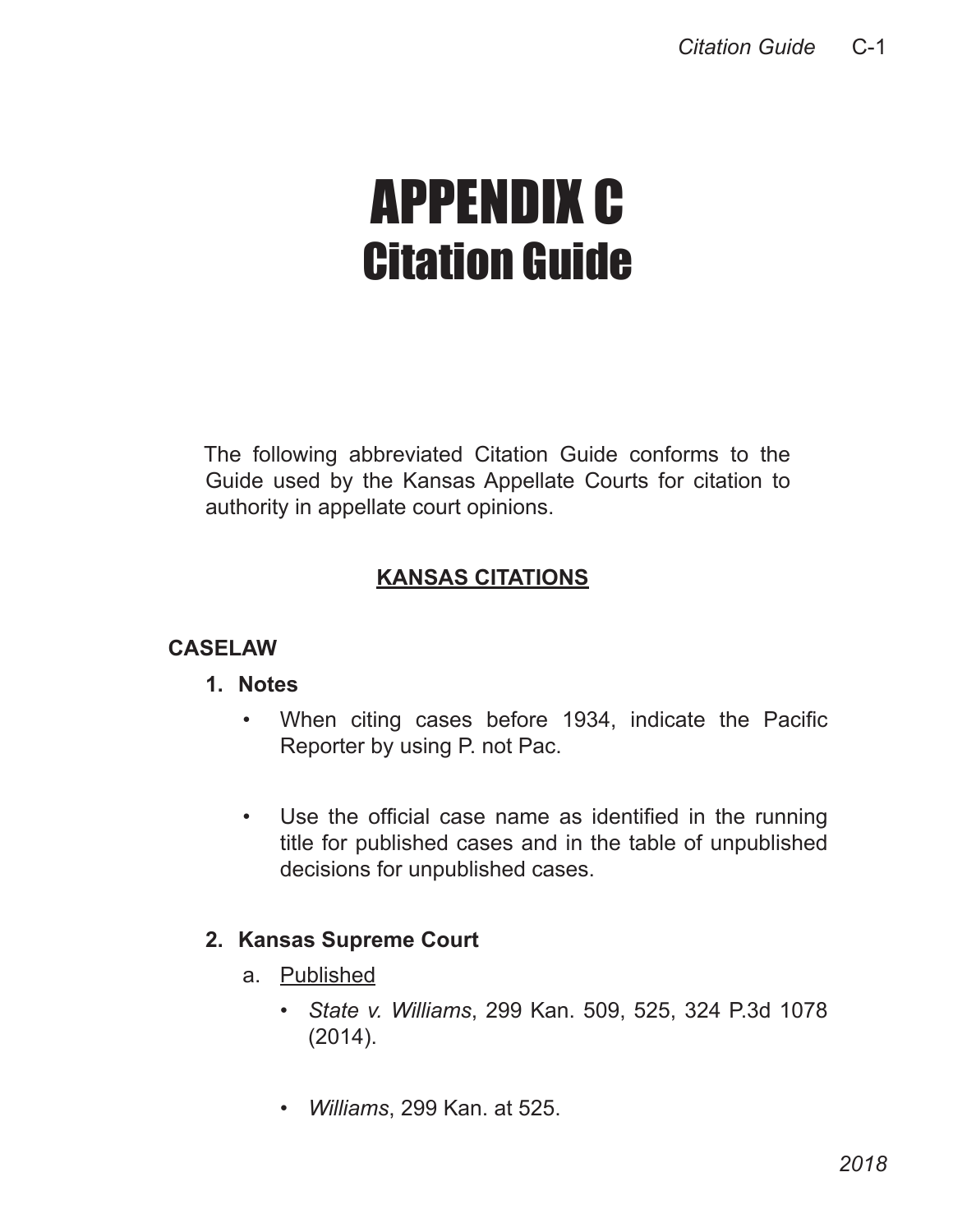- b. Unpublished
	- *State v. Edwards*, No. 112,253, 2016 WL 3659639, at \*2 (Kan. 2016) (unpublished opinion).
	- *Edwards*, 2016 WL 3659639, at \*2.
		- **Note:** If the case has more than one docket number, only include the first one.
- c. Order
	- *State v. Buser*, No. 105,982 (order dated September 25, 2015) (unpublished).
		- **Note:** Do not include page numbers for orders.

## **3. Kansas Court of Appeals**

- a. Published
	- *State v. Cook*, 45 Kan. App. 2d 468, 475, 249 P.3d 454 (2011).
	- *Cook*, 45 Kan. App. 2d at 475.
- b. Unpublished
	- *In re J.K.*, No. 108,804, 2013 WL 3793173, at \*2-3 (Kan. App. 2013) (unpublished opinion).
	- *J.K.*, 2013 WL 3793173, at \*2-3.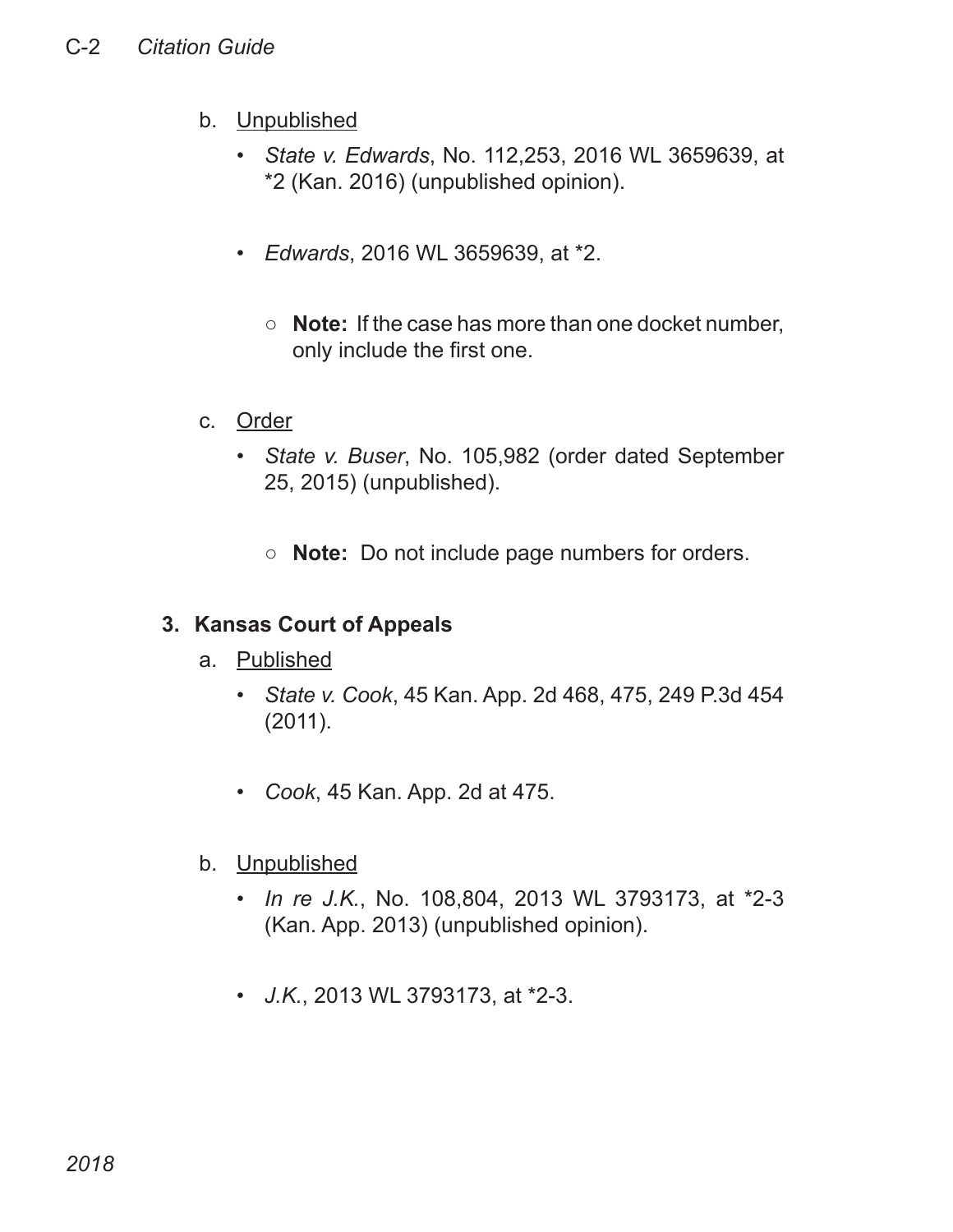- *Francis v. IBP, Inc.*, No. 75,904, unpublished opinion filed June 27, 1997, slip op. at 3. (Use this citation form if the decision is not available on Westlaw.)
	- **Note:** If the case has more than one docket number, only include the first one.

#### **4. Subsequent history**

- a. General Rules
	- Only include *rev./cert. denied* if the original decision is less than two years old.
	- When including both a parenthetical and subsequent history, place the parenthetical before the subsequent history.
	- If the subsequent history year is the same as the year the decision was filed, then only include the year once at the end of the citation.
		- Northern Natural Gas Co. v. ONEOK Field Services *Co.*, 296 Kan. 906, 296 P.3d 1106, *cert. denied* 134 S. Ct. 162 (2013).
		- *State v. Hernandez*, No. 107,032, 2013 WL 1943058 (Kan. App.) (unpublished opinion), *rev. denied* 298 Kan. 1205 (2013).
		- **Exception:** If there is not a formal citation yet for the ♦subsequent history, include the year both times.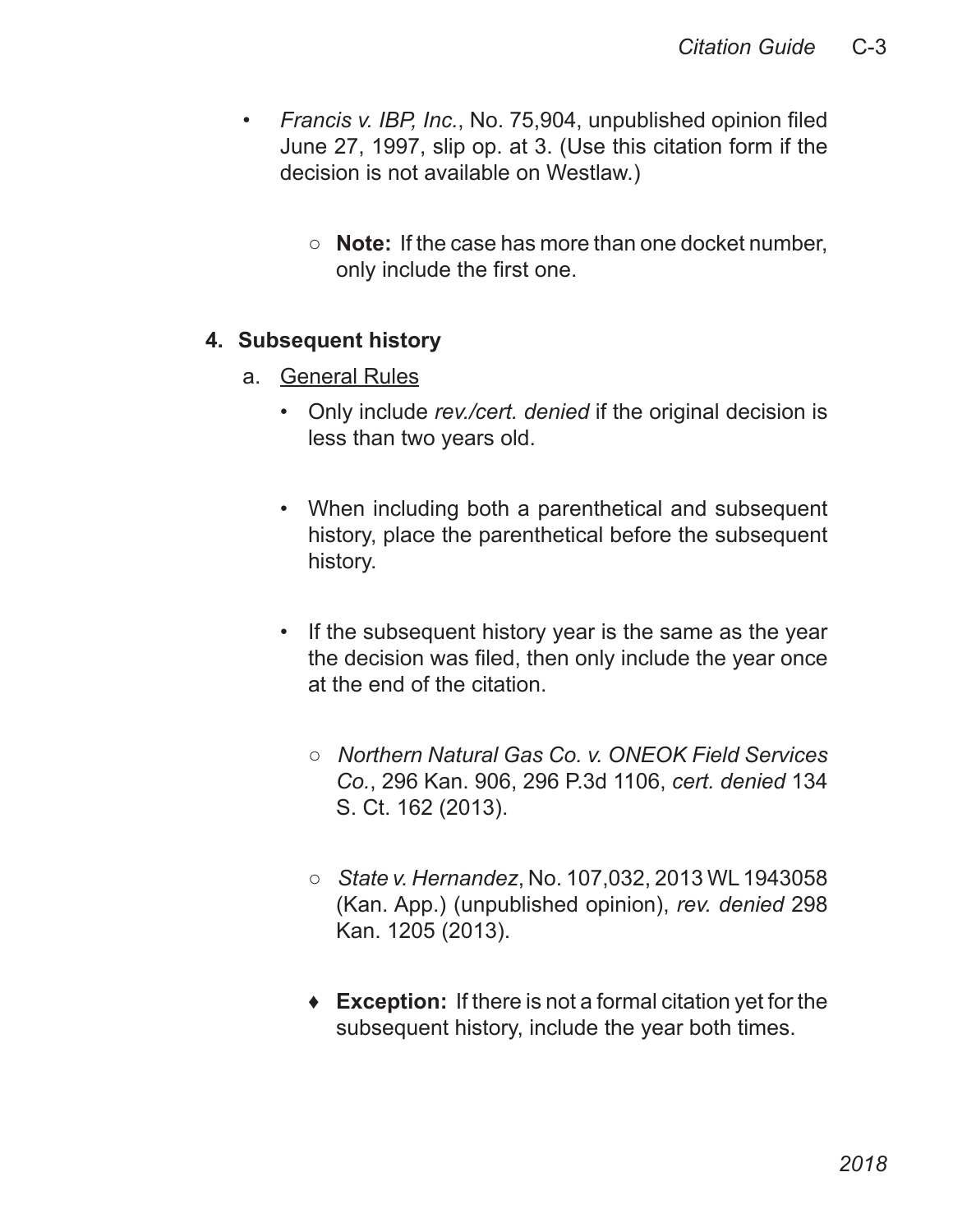- b. Petition for review/certiorari filed but not yet decided
	- *State v. Kelly*, No. 114,563, 2017 WL 1295354 (Kan. App. 2017) (unpublished opinion) (parenthetical), *petition for rev. filed* April 25, 2017.
- c. Petition for review denied or granted
	- *State v. Acevedo*, 49 Kan. App. 2d 655, 315 P.3d 261 (2013) (parenthetical), *rev. denied* 300 Kan. 1104 (2014).
	- *State v. Ward*, 52 Kan. App. 2d 663, 372 P.3d 417 (2016) (parenthetical), *rev. granted* 305 Kan. 1257 (2017).
		- Note: If a formal citation is not yet available, then cite as: *rev. denied* \_\_\_ Kan. \_\_\_ (full date).
- d. Cert. denied
	- *State v. Ross*, 280 Kan. 878, 127 P.3d 249 (parenthetical), *cert. denied* 548 U.S. 912 (2006).
		- **Note:** If the U.S. cite is not yet available, use the S. Ct. cite.
			- *State v. Keel*, 302 Kan. 560, 357 P.3d 251 (2015) (parenthetical), *cert. denied* 136 S. Ct. 865 (2016). ▪
- e. Affirmed
	- *State v. Simmons*, 45 Kan. App. 2d 491, 249 P.3d 15 (2011) (parenthetical), *aff'd* 295 Kan. 171, 283 P.2d 212 (2012).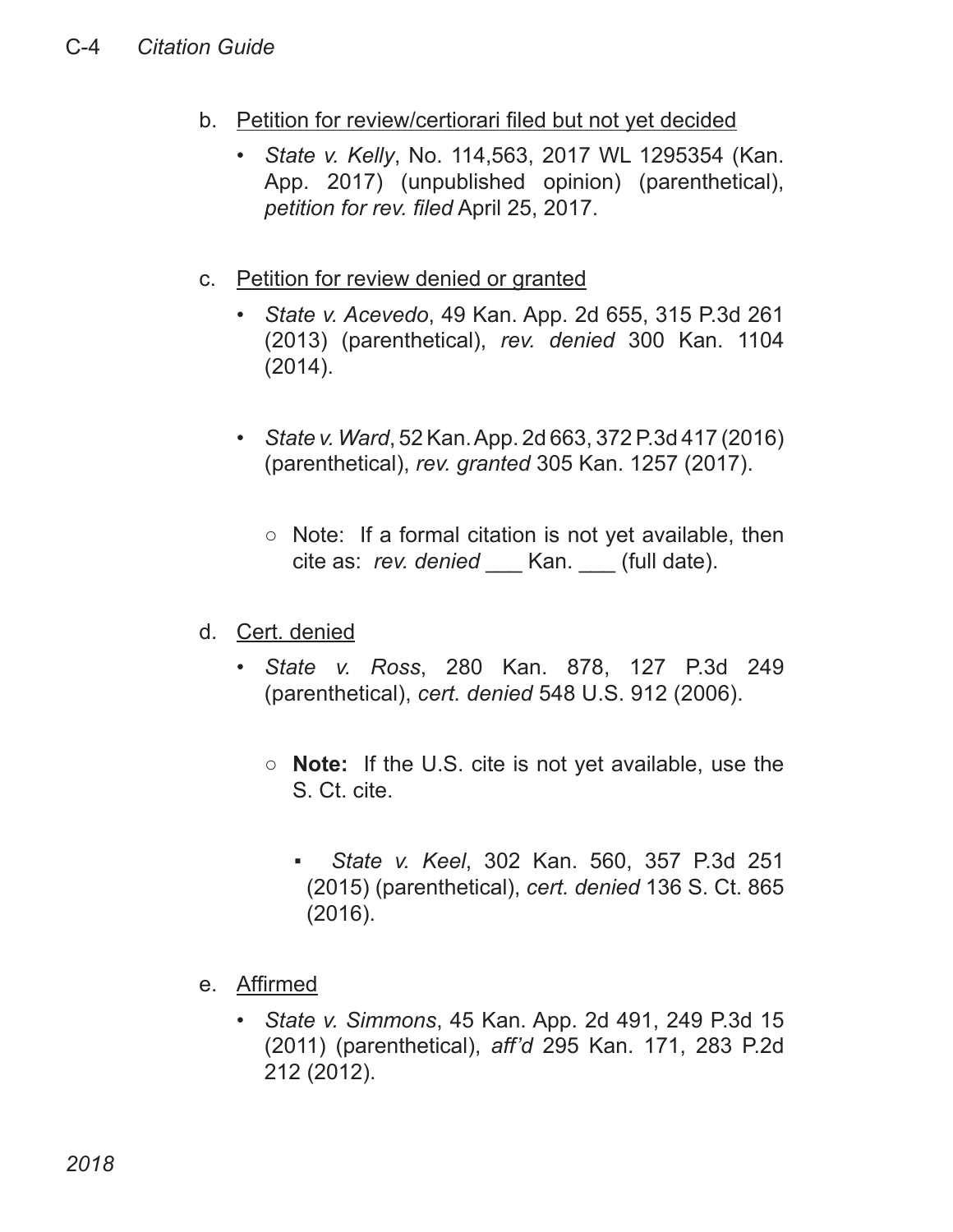- f. Affirmed in part and reversed in part
	- *State v. Suady*, No. 105,603, 2012 WL 6734503 (Kan. App. 2012) (unpublished opinion) (parenthetical), *aff'd in part*, *rev'd in part* 299 Kan. 1001, 327 P.3d 466 (2014).
- g. Reversed
	- *Garcia v. Ball*, 50 Kan. App. 2d 197, 323 P.3d 872 (2014) (parenthetical), *rev'd* 303 Kan. 560, 363 P.3d 399 (2015).
- h. Overruled/Disapproved of
	- *Doe v. Thompson*, 304 Kan. 291, 373 P.3d 570 (2016) (parenthetical), *overruled by State v. Petersen-Beard*, 304 Kan. 192, 377 P.3d 1127 (2016).
	- *State v. Tosh*, 278 Kan. 83, 91 P.3d 1204 (2004) (parenthetical), *overruled on other grounds by State v. Sherman*, 305 Kan. 88, 378 P.3d 1060 (2016).
	- *State v. Remmert*, 298 Kan. 621, 316 P.3d 154 (2014) (parenthetical), *disapproved of on other grounds by State v. Jolly*, 301 Kan. 313, 342 P.3d 935 (2015).

#### **5. Syllabus paragraphs**

- *State v. Williams*, 299 Kan. 509, Syl. ¶ 4, 324 P.3d 1078 (2014) (parenthetical).
- *Williams*, 299 Kan. 509, Syl. ¶ 4.
	- **Note:** Always include the first page of the case when citing a syllabus paragraph even if the syllabus paragraph appears on a subsequent page.  $\circ$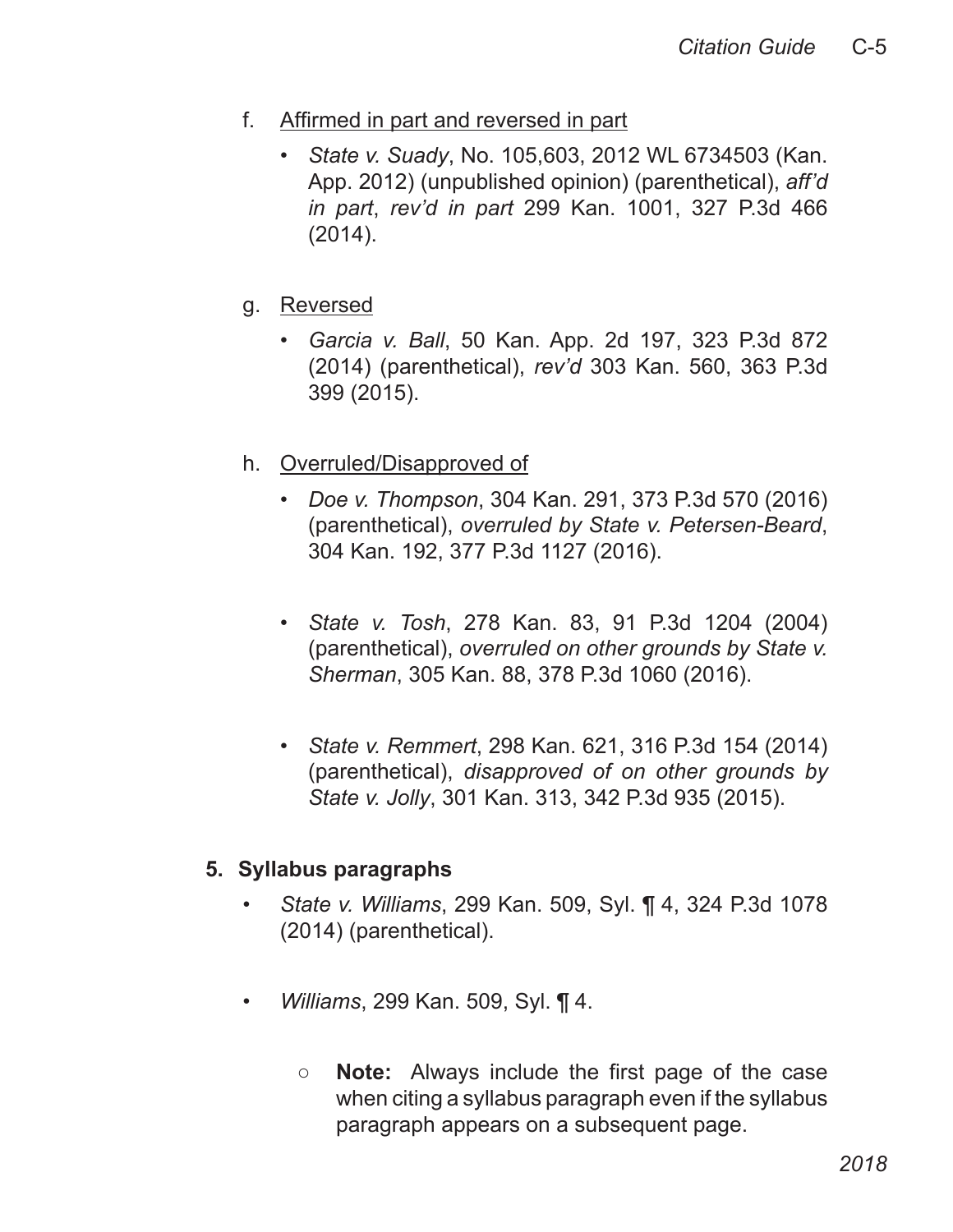- When citing more than one syllabus paragraph, use two paragraph symbols and a comma if a series of nonconsecutive paragraphs are cited or a hyphen if consecutive paragraphs are cited. Never use more than two paragraph symbols, even if citing to more than two paragraphs.
	- *Williams*, 299 Kan. 509, Syl. ¶¶ 1, 3.
	- *Williams*, 299 Kan. 509, Syl. ¶¶ 4-7.

#### **6. Dissenting/concurring decisions**

• *State v. Robinson*, 303 Kan. 113, 350, 63 P.3d 875 (2015) (Johnson, J., dissenting) (parenthetical), *cert. denied* 137 S. Ct. 164 (2016).

#### **7. Decisions not yet published in Kansas Reports**

- **Note:** Do not use a slip op. pincite with a Westlaw or Pacific Reporter pincite.
- a. No Kansas or Pacific cite
	- *State v. Baker*, \_\_\_ Kan. \_\_\_, \_\_\_ P.3d \_\_\_ (No. 111,915, filed June 9, 2017), slip op. at 12. **OR**
	- *State v. Baker*, No. 111,915, 2017 WL 2493294, at \*6 (Kan. 2017).
- b. Pacific cite but no Kansas cite
	- *State v. Waggoner*, \_\_\_ Kan. App. 2d \_\_\_, 343 P.3d 530, 535 (2015).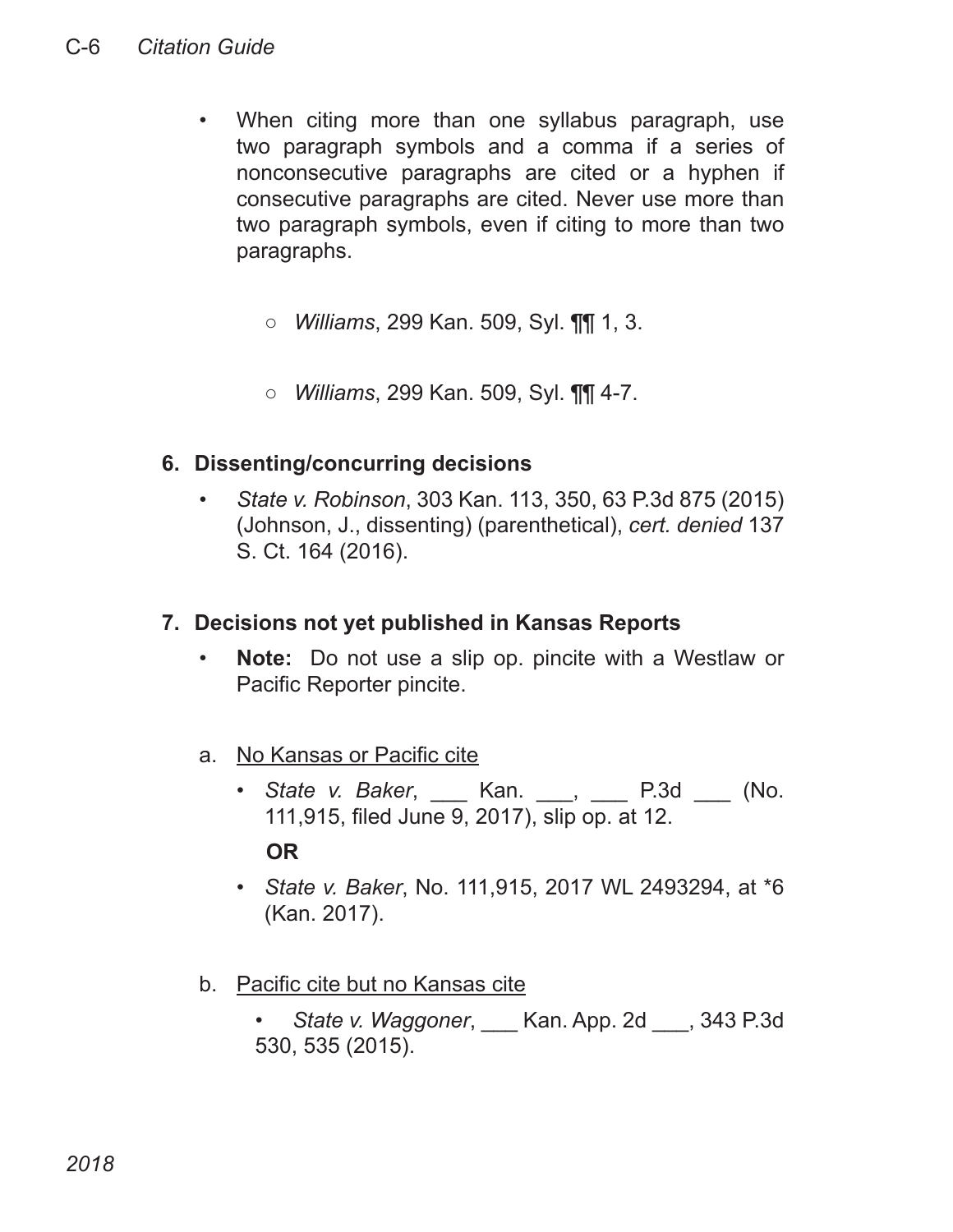- c. Citing a decision filed on the same date
	- State v. Petersen-Beard, Kan. , P.3d (No. 108,061, this day decided), slip op. at  $25-26$ .
	- *Petersen-Beard*, \_\_\_ Kan. at \_\_\_, slip op. at 26.
- d. Specific courts
	- District Court
		- *State v. Hamilton*, No. 15-842 (Kan. 3d Jud. Dist. Ct. May 18, 2015).
	- Workers Compensation Appeals Board
		- *Titterington v. Brooke Insurance*, No. 270,414, 2004 WL 1058385, at \*2 (Kan. Work. Comp. App. Bd. April 30, 2004).

#### **LEGISLATIVE MATERIALS**

- **1. Constitution**
	- Kan. Const. art.  $6, \S 6(b)$ . Kan. Const. Bill of Rights,  $\S 9$ .

#### **2. Statutes Annotated**

- K.S.A. 60-1208(a). K.S.A. 2016 Supp. 21-6811.
- **3. Kansas Session Laws**
	- L. 2015, ch. 90, § 2.

#### **4. General Statutes of Kansas**

• G.S. 1935, 17-5558 (1943 Supp.).

#### **5. Kansas Senate and House Journals**

• Sen. J. 2015, p. 141. • House J. 2015, p. 548.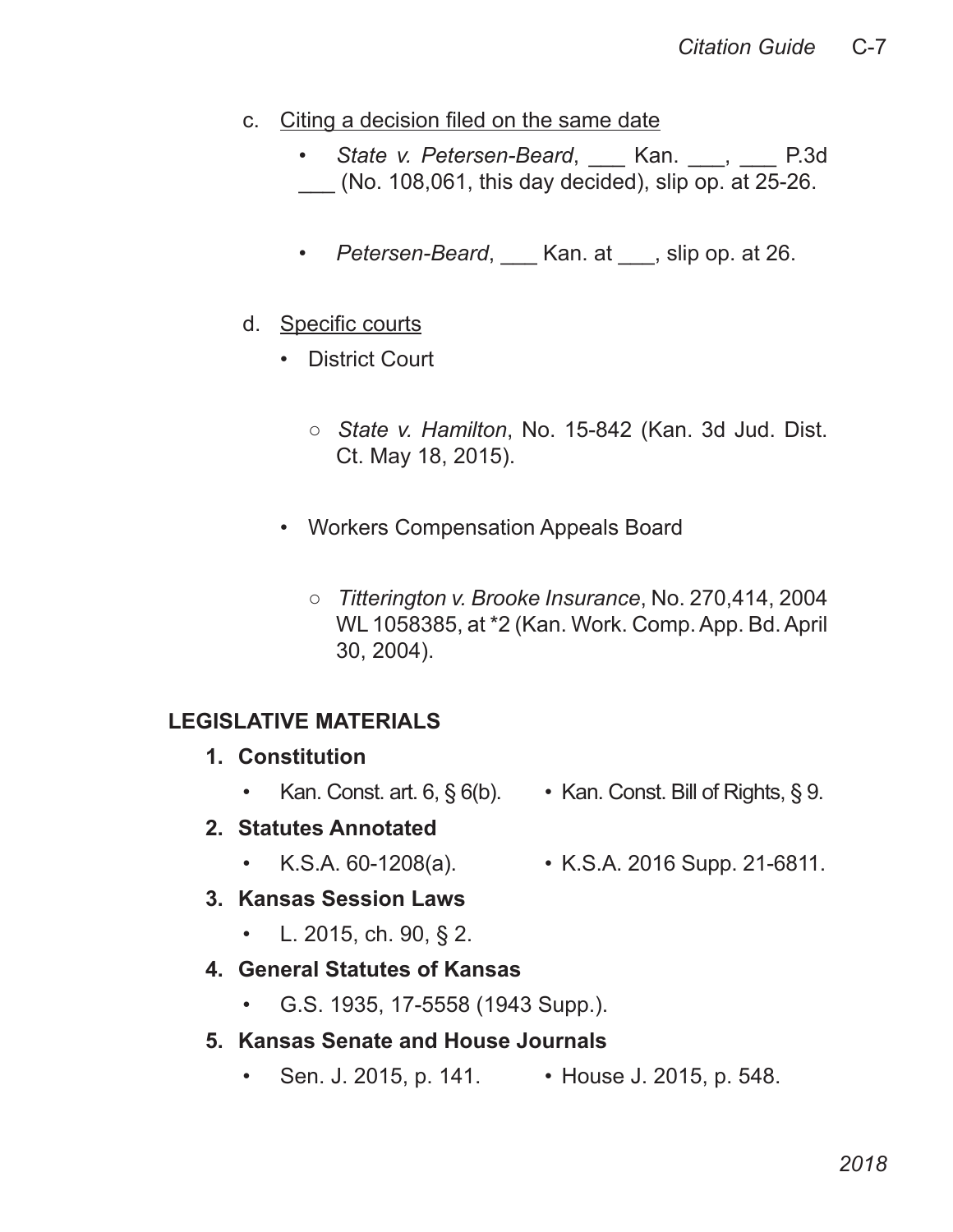#### **6. Senate and House Bills and Resolutions**

- 
- S.B. 4 (2016). H.B. 2506 (2016).
- 
- S. Res. 1808 (2016). H. Con. Res. 6006 (2016).

## **STATUTES**

#### **1. Statute's applicability**

The time the cause of action accrued or the crime was committed generally controls which version of a statute is applicable to control the outcome of a case. However, a decision may discuss more than one version, for example, to illustrate changing legislative intent.

## **2. Citation to a bound volume**

- If a bound volume contains the applicable version, then cite to the bound volume.
- If the applicable version of the statute is in a superseded bound volume, then include the name of the revisor of statutes in parenthesis at the end of the citation. If the revisor of the superseded volume is the same as the revisor of a current bound volume, then include the year in parenthesis with the revisor's name.
	- K.S.A. 21-3721 (Weeks).
	- K.S.A. 60-1507 (Furse 1994).

#### **3. Citation to a supplement**

• In general, when citing to a supplement, cite to the current supplement if the statute is substantively the same with regard to the relevant statutory language in both the earlier, applicable supplement and the current supplement.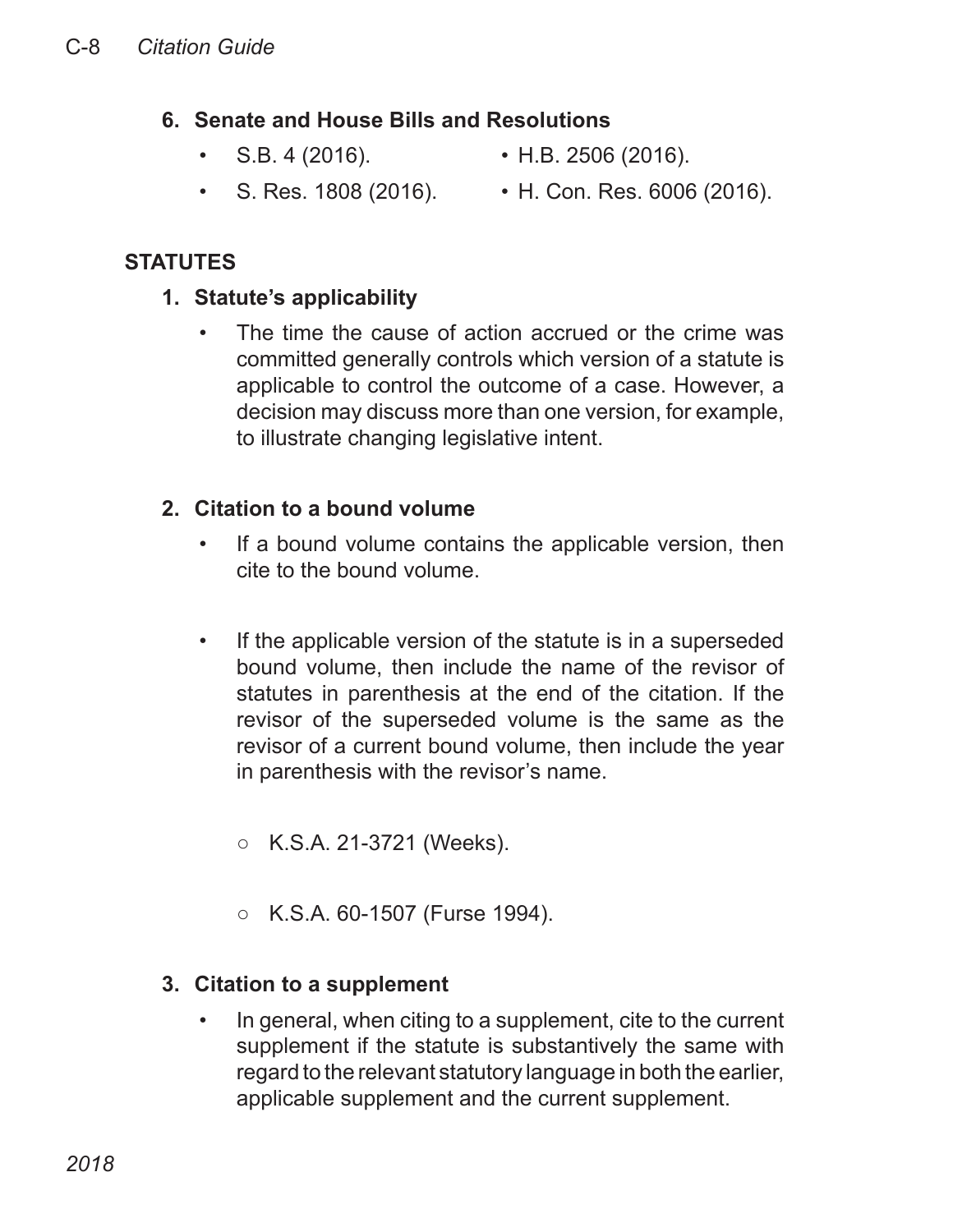- **Exception:** Do not cite to the current supplement ♦ if doing so might confuse the reader. For example, when referencing the statute a defendant was charged under, it is preferable to use the supplement in effect at the time of the crime rather than the most current supplement. Additionally, do not change the version of the statute cited when quoting or discussing a previously decided case.
- Cite to the current supplement when citing an entire statutory act only if the entire act is contained within the supplement.
	- Revised Kansas Sentencing Guidelines Act (KSGA), K.S.A. 2016 Supp. 21-6801 et seq.
	- Kansas Judicial Review Act, K.S.A. 77-601 et seq.
- It is not necessary to keep the supplement years the same throughout the entire decision (see, e.g., the exception above).

#### **4. Citation to amended statute**

- When citing to a statute that has recently been amended but is not yet published in a supplement, cite as:
	- $\circ$  K.S.A. 22-3504(3), as amended by L. 2017, ch. 62, § 9.

#### **MISCELLANEOUS**

- **1. Pattern Instructions for Kansas**
	- PIK Crim. 4th 54.202 (2016 Supp.).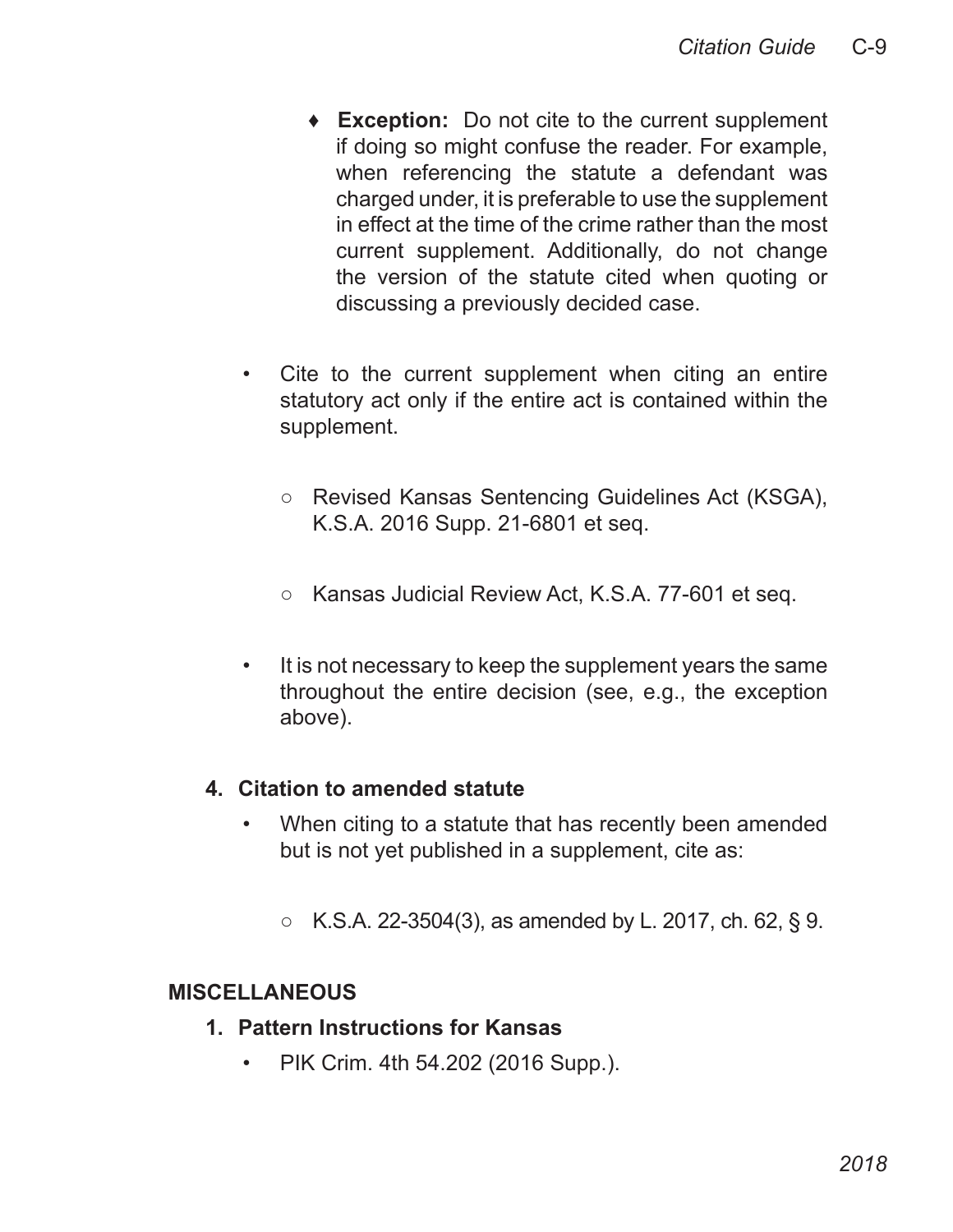- PIK Civ. 4th 107.57 (2016 Supp.).
	- **Note:** PIKs are located in printed binders in the library and on the Kansas Judicial Council website: https://www.ksjudicialcouncil.org/. (You must have an account to log in, but it is free to sign up and access the website.) If there is a supplement shown at the bottom of the PIK section's page (either on the printed page or on the electronic pdf), then include reference to the supplement the first time the PIK section is cited.

#### **2. Rules**

- a. Supreme Court Rules
	- Supreme Court Rule 6.02(a)(5) (2017 Kan. S. Ct. R. 34).
	- Rule 6.02(a)(5).
- b. Kansas Child Support Guidelines
	- Kansas Child Support Guidelines § II.E.1. (2017 Kan. S. Ct. R. 82).
- c. Kansas Rules of Professional Conduct
	- KRPC 1.5(a) (2017 Kan. S. Ct. R. 292).
	- KRPC 1.5(a).
- d. Citing versus quoting a rule
	- If *citing* the rule in general, then cite the page number where the rule begins; if *quoting* from the rule, then cite the quoted page.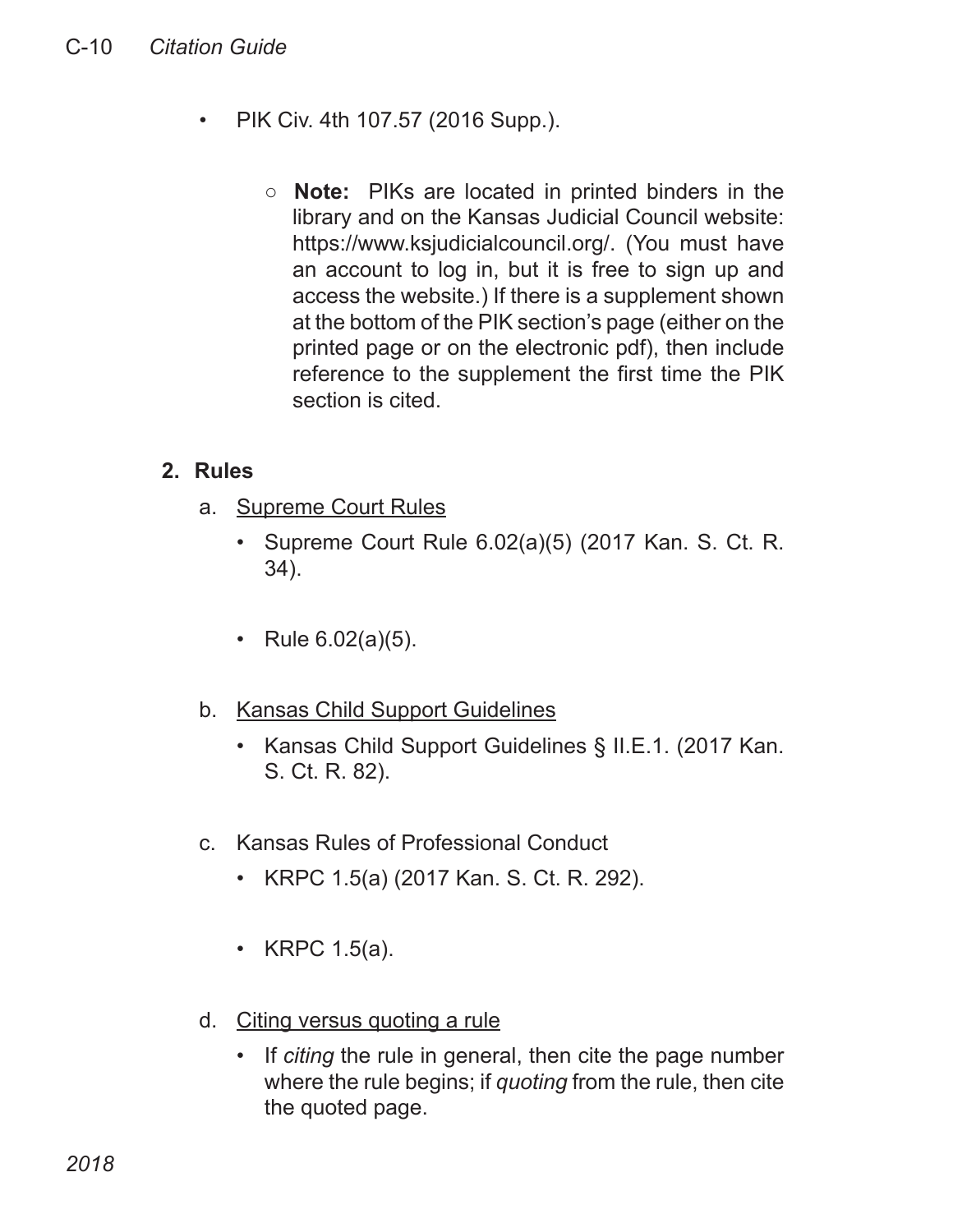- "If the issue was not raised below, there must be an explanation why the issue is properly before the court." Supreme Court Rule 6.02(a)(5) (2017 Kan. S. Ct. R. 35).
- When quoting a rule, always include the parenthetical with the correct page number even if it is not the first time referencing the rule.

#### **3. Kansas Administrative Regulations**

• K.A.R. 36-39-3. • K.A.R. 44-9-504 (2016 Supp.).

#### **4. Attorney General Opinions**

• Att'y Gen. Op. No. 2015-4.

## **ORDER OF CITATIONS**

When listing sources in a string citation, arrange sources after the same signal (or no signal) according to the following general principles.

- Cite the most authoritative sources before less authoritative or merely persuasive sources.
- Arrange cases decided by the same court in reverse chronological order.
	- **Note:** Treat the federal courts of appeals as one court for purposes of this rule.
	- **Exception:** All unpublished cases go after published ♦cases, even if more recent.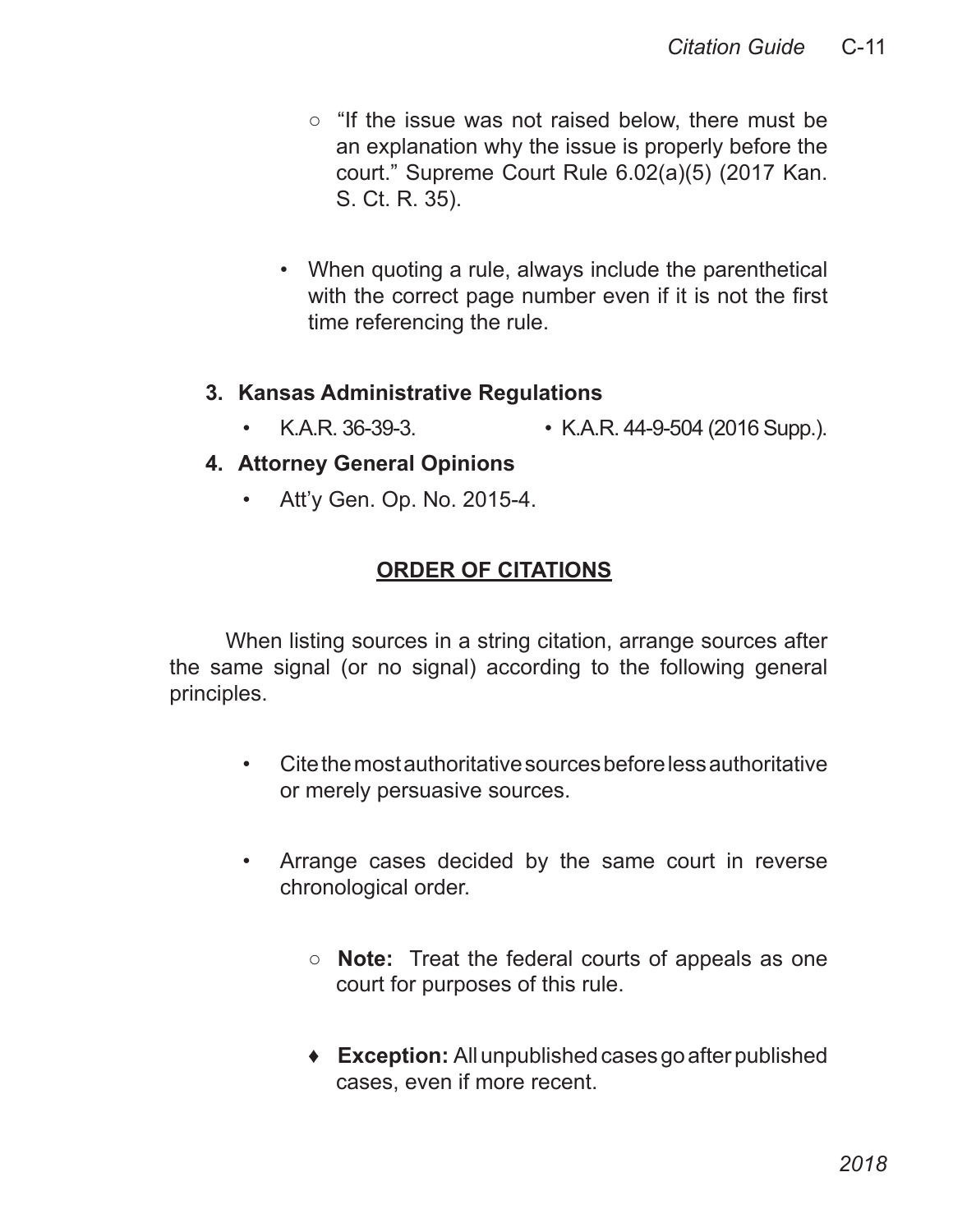- Arrange cases from the same jurisdiction in order of highest court to lowest court.
- Arrange out-of-state cases alphabetically by state.
- Cite federal statutes and cases before out-of-state statutes and cases.

The following example provides the order in which the most commonly cited sources would appear in a Kansas decision:

- United States Constitution; Kansas Constitution; Kansas statute; United States Supreme Court case; Kansas Supreme Court case; Kansas Court of Appeals case; Kansas Supreme Court Rule; Kansas administrative regulation; federal Court of Appeals case; out-of-state case; secondary source.
	- **Note:** Use semicolons between sources in a string citation.

Refer to Redbook Rule 8.7 and Bluebook Rule 1.4 for further guidance on how to order sources in a string citation.

## **CITATION OF OTHER SOURCES**

#### **NOTES**

- Do not cite to syllabus paragraphs from federal or out-ofstate courts.
- When citing United States Supreme Court cases, use the official title as indicated in the running title, except always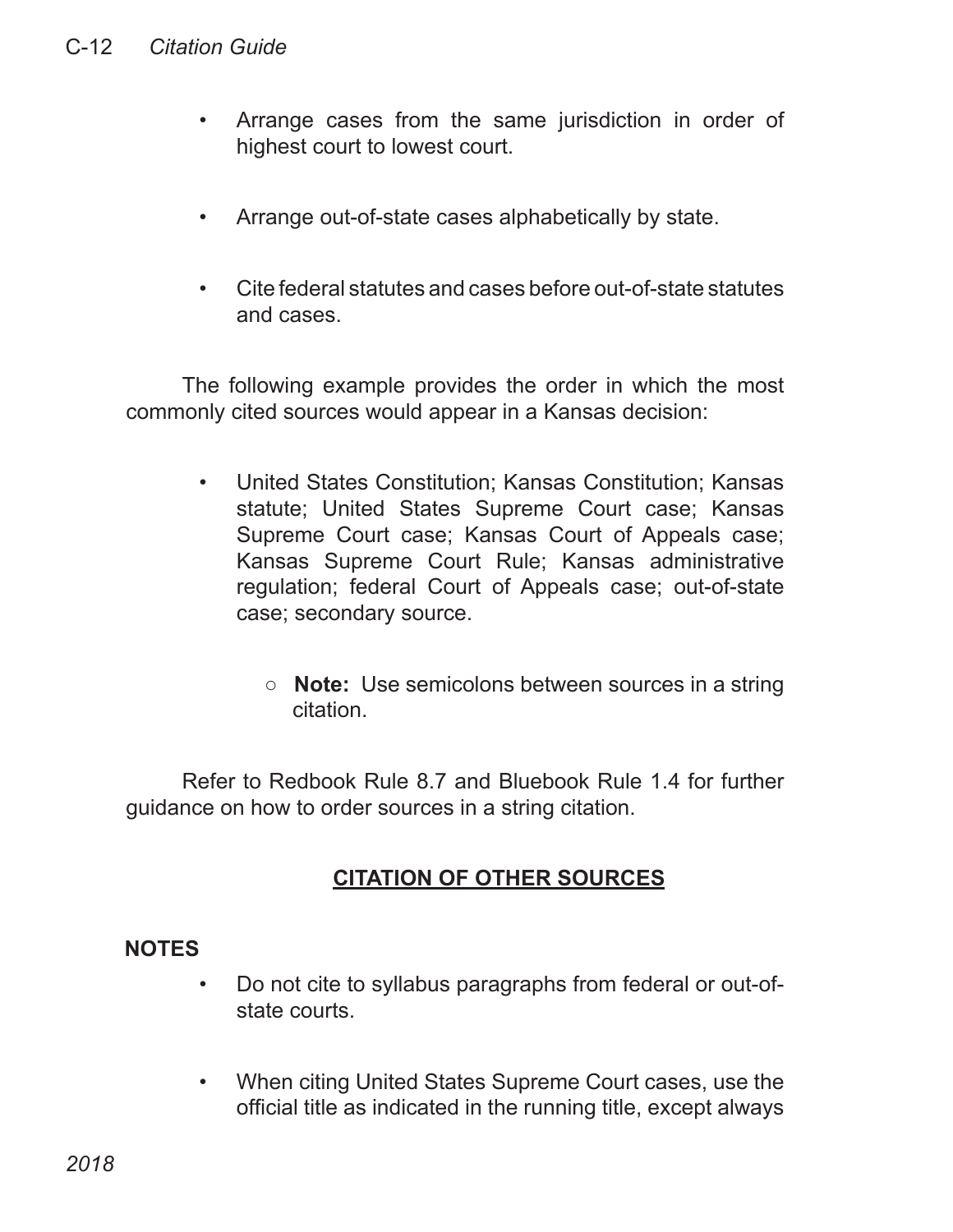spell out United States even when U.S. appears in the title of any federal case. For federal circuit and district court cases and out-of-state cases, use the case name as set forth by Westlaw.

- When citing more than one section of a constitution, statute, treatise, etc., use two section symbols and a comma if a series of nonconsecutive sections are cited or a hyphen if consecutive sections are cited. Never use more than two section symbols, even if citing to more than two sections.
	- 42 U.S.C. §§ 1396b, 1396d (2012).
	- 42 U.S.C. §§ 1396a-1396d (2012). ○
- For sources not included here, refer to the Bluebook (but do not use small caps).

#### **FEDERAL**

- **1. Constitution, statutes, regulations, rules, and reports**
	- a. Constitution
		- U.S. Const. art. I, § 9, cl. 2. U.S. Const. amend. XIV,  $§$  2.
	- b. Statutes & Regulations
		- 42 U.S.C. § 285 (2012).
			- **Note:** Cite to the year the statute was published in the most recent official code or applicable supplement, not the year it went into effect. See Bluebook Rule 12.2 for further reference.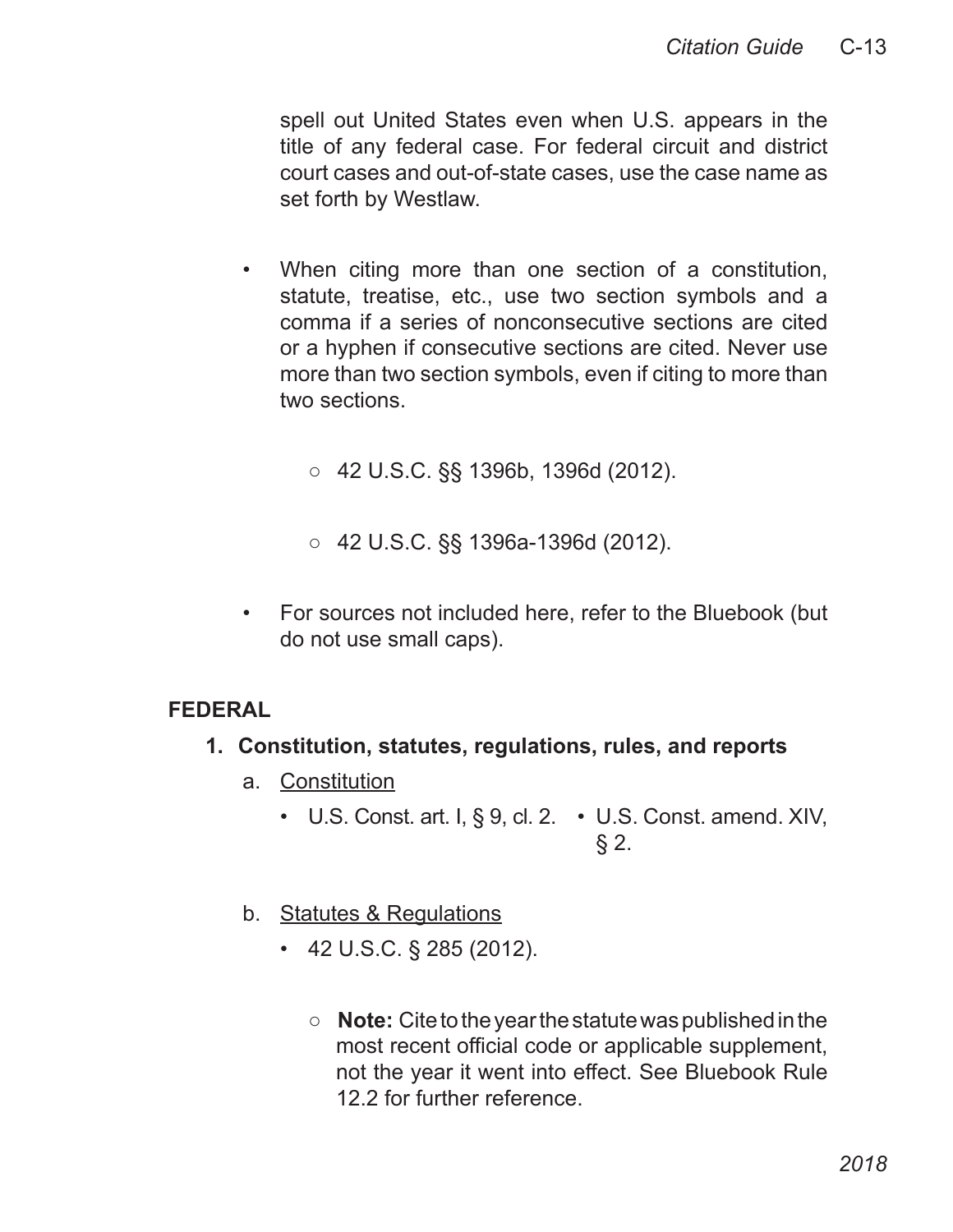- 40 C.F.R. § 63.6640 (2016).
	- **Note:** The C.F.R. titles are revised each year; cite the most recent edition found in the library unless an earlier version applies. See Bluebook Rule 14.2 for further reference.
- Follow Bluebook Rule 12.4 when citing a federal session law.
- c. Rules
	- Fed. R. App. Proc.  $3(a)(1)$ . Fed. R. Crim. Proc.  $32(h)$ .
		-
	- Fed. R. Civ. Proc. 12(b)(6). Fed. R. Evid. 606.
- d. Reports
	- Follow Bluebook Rule 13.4 when citing a federal report, but do not use small caps.

#### **2. Supreme Court**

- *Smith v. Cane*, 565 U.S. 73, 76, 132 S. Ct. 627, 181 L. Ed. 2d 571 (2012).
- *Smith*, 565 U.S. at 76.
	- **Note:** If the U.S. cite is not yet available, then include blank spaces (formed by using three underscores together) for the volume and/or page numbers and use the S. Ct. cite for pinpoints and short citations.
		- *Moore v. Texas,* 581 U.S. \_\_\_, 137 S. Ct. 1039, 1047, 197 L. Ed. 2d 416 (2017).
		- *Moore*, 137 S. Ct. at 1047.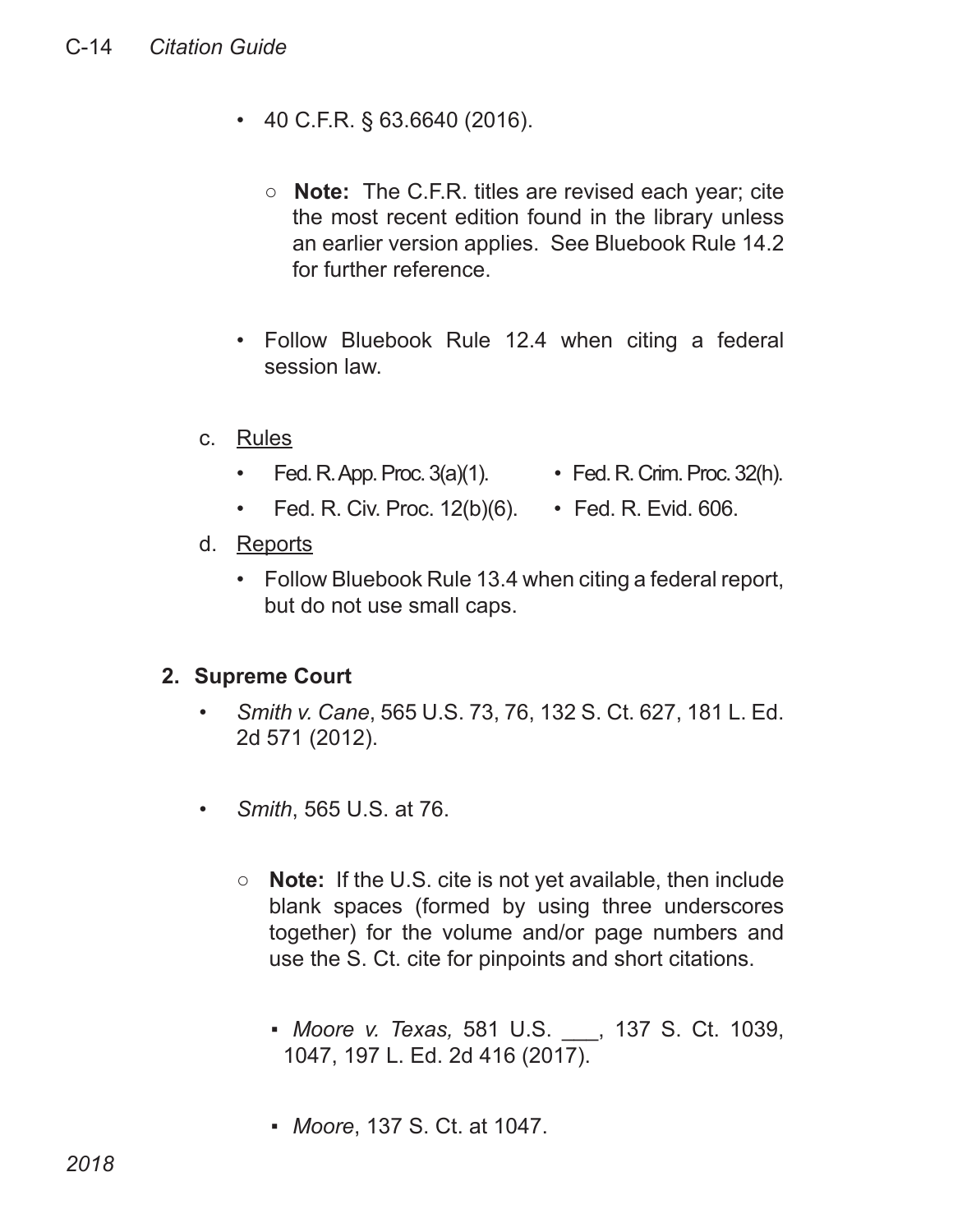• **Note:** Do not include reh. denied unless the denial is relevant to the point of law for which the case is being cited.

#### **3. Courts of Appeals**

- a. Published
	- *Vasquez v. Lewis*, 834 F.3d 1132, 1138 (10th Cir. 2016).
	- For further reference, see Bluebook Rule 10.4(a).
- b. Unpublished
	- *Carroll v. Simmons*, 89 Fed. Appx. 658, 661 (10th Cir. 2004) (unpublished opinion).
	- *Aston v. Cunningham*, No. 99-4156, 2000 WL 796086, at \*4 (10th Cir. 2000) (unpublished opinion).

#### **4. District courts**

- a. Published
	- *United States v. Reyes*, 202 F. Supp. 3d 1209, 1214 (D. Kan. 2016).
	- For further reference, see Bluebook Rule 10.4(a).
- b. Unpublished
	- *Brown v. McKune*, No. 11-3147-SAC, 2013 WL 823317, at \*3 (D. Kan. 2013) (unpublished opinion).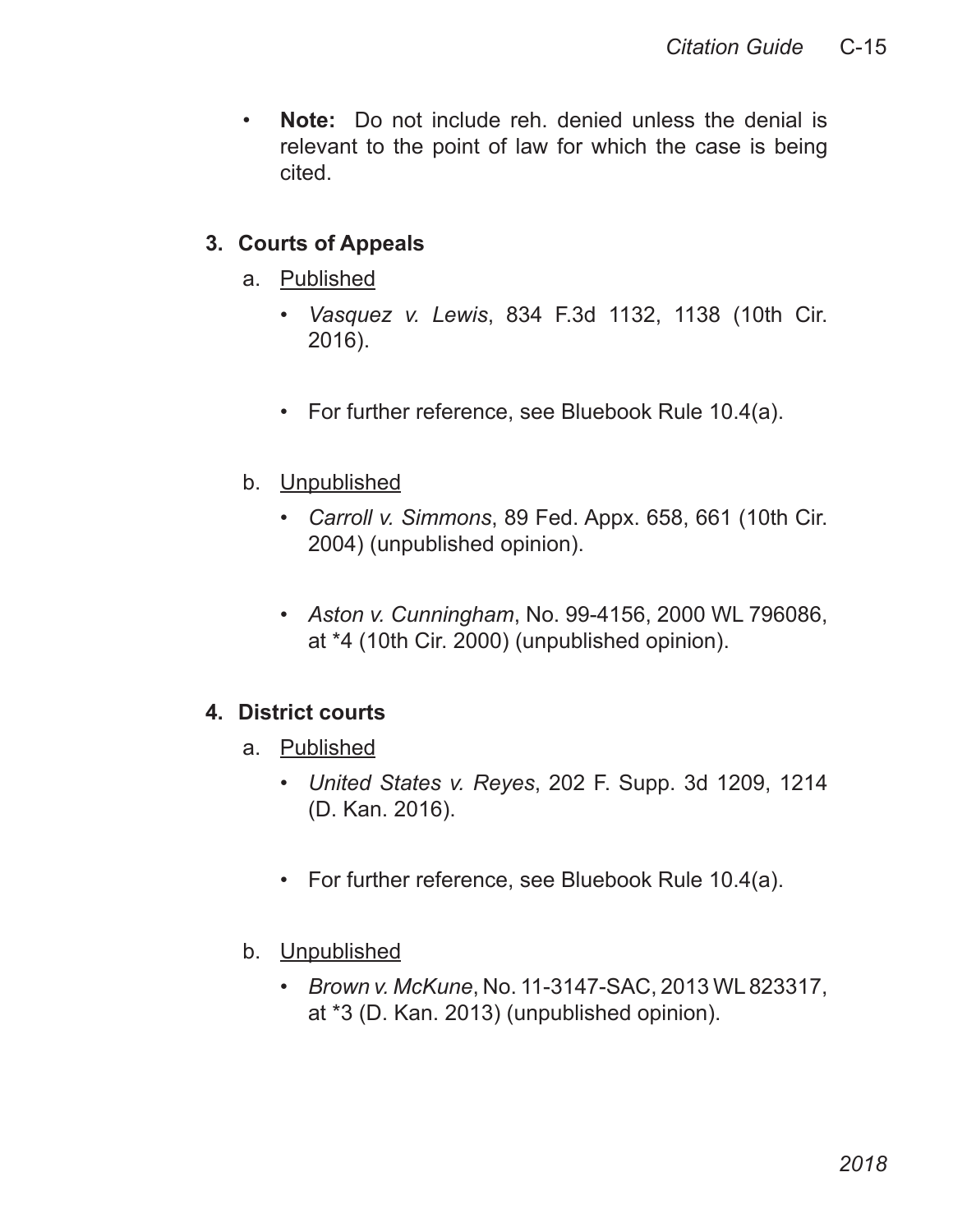#### **5. Bankruptcy cases**

- a. U.S. District Courts
	- *In re Robben*, 562 B.R. 469, 476 (Bankr. D. Kan. 2017).
- b. U.S. Appellate Panels
	- *In re Auld*, 561 B.R. 512, 520 (B.A.P. 10th Cir. 2017).

#### **6. United States Court of Appeals for the Armed Forces**

• *United States v. Akbar*, 74 M.J. 364, 370 (C.A.A.F. 2015).

## **OUT-OF-STATE CASELAW AND STATUTES**

- **1. Caselaw**
	- When citing published cases, follow Bluebook T1 to provide a citation to the state reporter(s) (if any) and the regional reporter.
		- **Note:** Do not include public domain cites because they add additional undesirable separation between the text (see Redbook Rule 8.19).
	- For unpublished cases, follow the unpublished citation format in the Kansas Citations section above.
		- State *v. Ringor*, No. CAAP-16-0000526, 2017 WL 2266882, at \*2 (Haw. App. 2017) (unpublished opinion).
	- Refer to the Order of Citation section above to arrange cases in a string citation.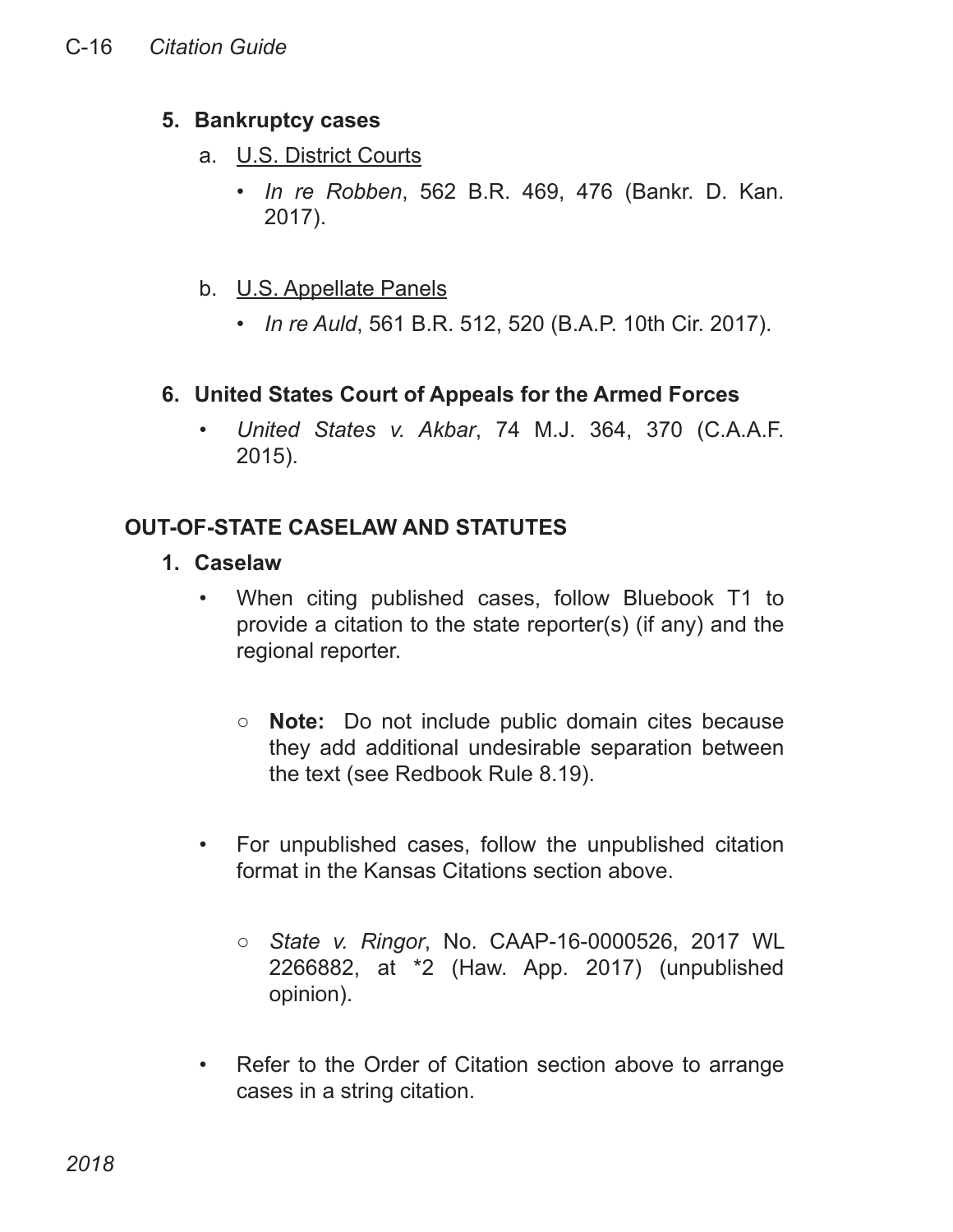#### **2. Statutes**

• Refer to the Table at the end of this Guide for the citation format for out-of-state statutes.

## **BOOKS AND ONLINE SOURCES**

- **1. Legal encyclopedias** 
	- $\cdot$  3 Am. Jur. 2d, Agency § 64.
	- 16C C.J.S., Constitutional Law § 1622.
	- Annot. 42 A.L.R.6th 545, § 18.

## **2. Restatements**

- Restatement (Third) of Torts § 46, comment a (2012).
- **Note:** Indicate the *publication* year, not the year *adopted*.

#### **3. Books and digests**

- 1 Elrod, Kansas Law and Practice: Kansas Family Law § 6:17 (2016-2017 ed.).
- 4 Gard, Casad, & Mulligan, Kansas Law and Practice: Kansas C. of Civ. Proc. Annot. § 60-455 (5th ed. 2012).
- 2A Wright & Henning, Federal Practice and Procedure: Criminal 4th § 405 (2009).
- Norwood, Constructive Possession in Criminal Law § 6 (2017).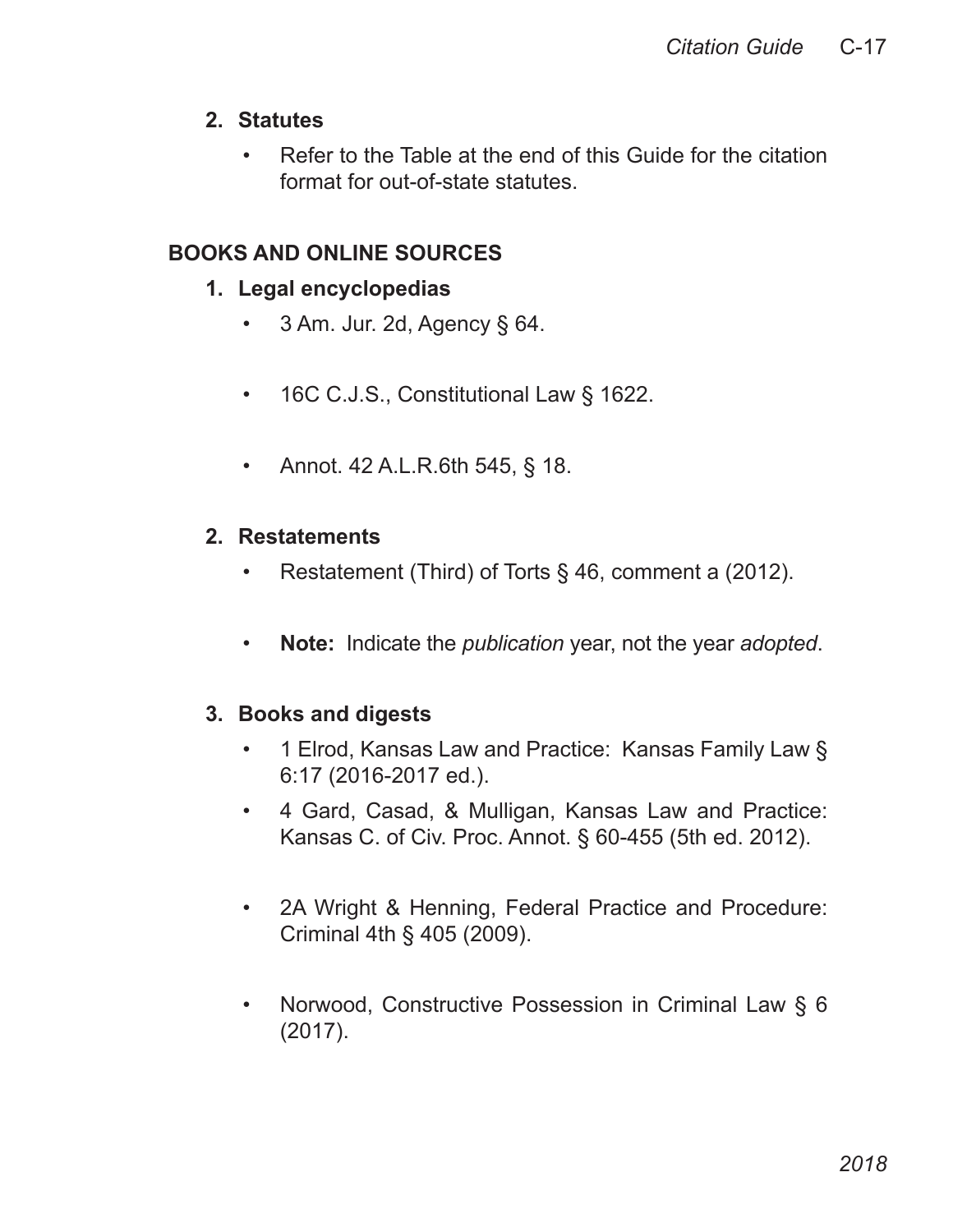#### **4. Dictionaries**

- Black's Law Dictionary 712 (10th ed. 2014).
- Webster's New World College Dictionary 485 (5th ed. 2014).
- When possible, cite to the definition in a print dictionary rather than an online dictionary. If using Black's Law Dictionary through Westlaw, use the citation format above, substituting three underscores for the page number; the Reporter's Office will fill in the page number.

## **5. Law reviews and journals**

- a. Article
	- Beier, *Lurching Toward the Light: Alternative Means and Multiple Acts Law in Kansas*, 44 Washburn L.J. 275, 299 (2005).
	- 44 Washburn L.J. at 299.
	- Obermeier, *The Kansas Judicial Review Act: A Road Map*, 86 J.K.B.A. 24, 25 (May 2017).
- b. Note and Comment
	- Note, *The Kansas Nonparticipating Mineral Interest*, 53 Washburn L.J. 545, 547 (2014).
	- 53 Washburn L.J. at 547.
	- Comment, *A Meaningful Opportunity to Comply*, 63 Kan. L. Rev. 189, 191 (2014).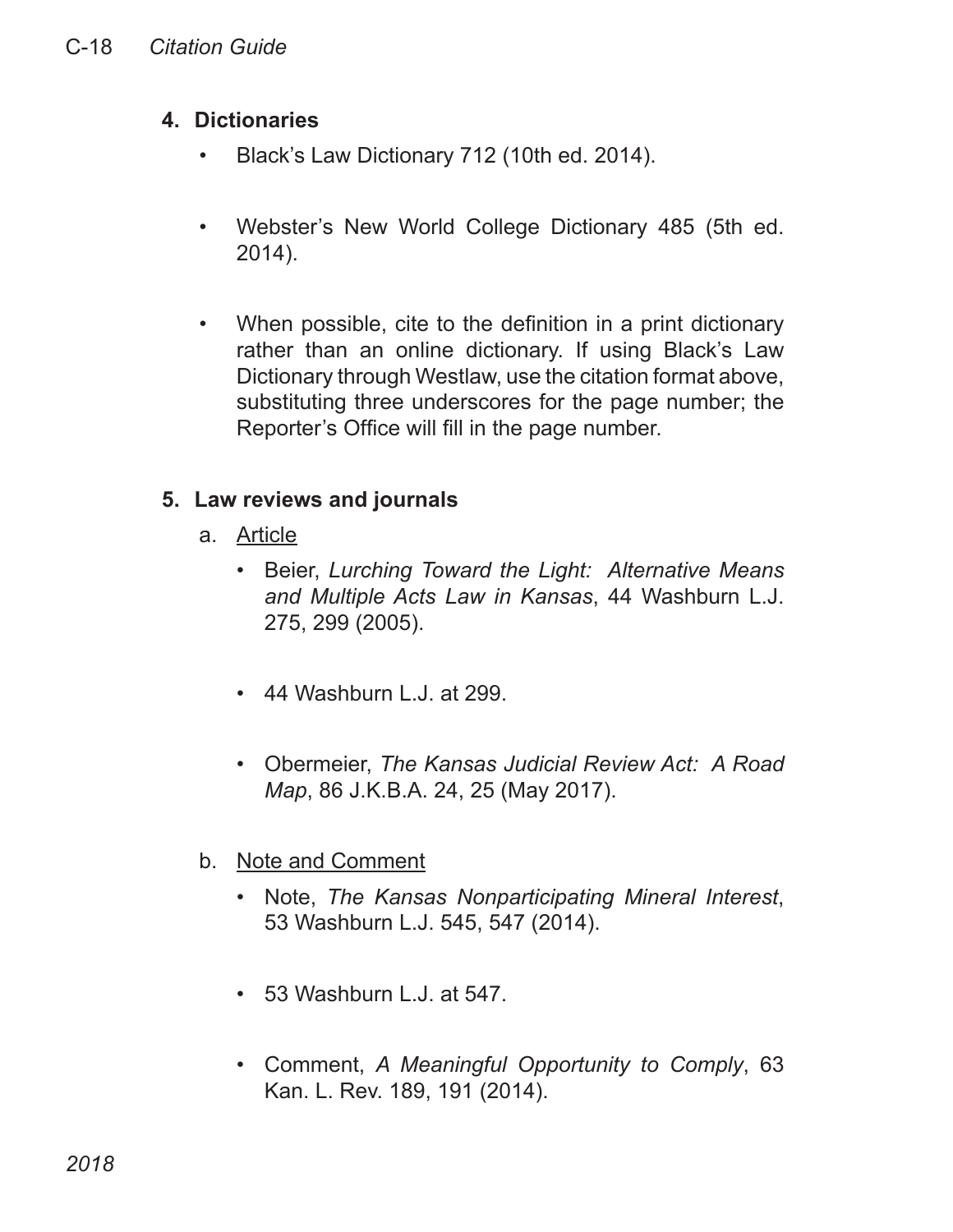#### **6. Medical treatise**

• American Psychiatric Ass'n, Diagnostic and Statistical Manual of Mental Disorders § 309.21, p. 190 (5th ed. 2013).

#### **7. Newspaper (Online)**

• Shorman, *Kansas Supreme Court Rules School Funding Inadequate*, The Topeka Capital-Journal (Mar. 2, 2017), http://cjonline.com/news/local/state-government/2017- 03-02/kansas-supreme-court-rules-school-fundinginadequate.

#### **8. Websites**

- Include the main title of the website, the web address, and the date last visited.
	- Substance Abuse Center of Kansas, http://sackansas. hubris.net (last visited Jan. 18, 2018).
	- **Note:** Remove the hyperlink from the web address so no underlining is visible.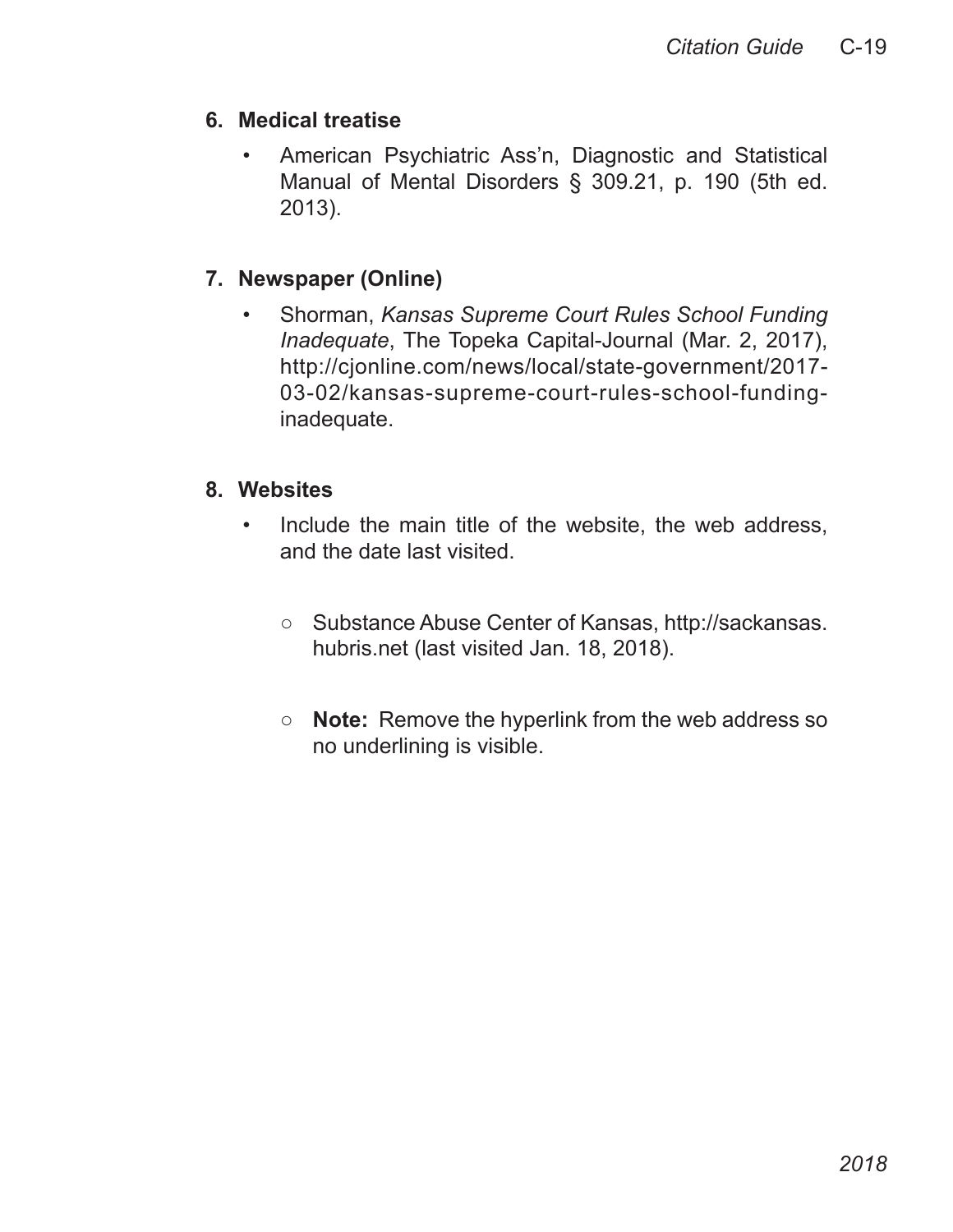| טשוטורטובי של האוני-וטי וט      |                                         |                                    |
|---------------------------------|-----------------------------------------|------------------------------------|
| <b>Alabama</b>                  | Louisiana*                              | <b>Ohio</b>                        |
| Ala. Code § x.                  | La. Stat. Ann. § x.                     | Ohio Rev. Code Ann. § x.           |
| <b>Alaska</b>                   | <b>Maine</b>                            | <b>Oklahoma</b>                    |
| Alaska Stat. § x.               | Me. Rev. Stat. tit. $x, \S x$ .         | Okla. Stat. tit. x, § x.           |
| <b>Arizona</b>                  | Maryland*                               | Oregon                             |
| Ariz. Rev. Stat. Ann.<br>§x.    | Md. Code Ann.,<br>[Subject] § x.        | Or. Rev. Stat. § x.                |
| <b>Arkansas</b>                 | <b>Massachusetts</b>                    | Pennsylvania                       |
| Ark. Code Ann. § x.             | Mass. Gen. Laws<br>Ann. ch. $x, \S x$ . | x Pa. Stat. § x.                   |
| California*                     | <b>Michigan</b>                         | <b>Rhode Island</b>                |
| Cal. [Subject] Code § x.        | Mich. Comp. Laws § x.                   | R.I. Gen. Laws § x.                |
| <b>Colorado</b>                 | <b>Minnesota</b>                        | <b>South Carolina</b>              |
| Colo. Rev. Stat. § x.           | Minn. Stat. § x.                        | S.C. Code Ann. § x.                |
| <b>Connecticut</b>              | <b>Mississippi</b>                      | <b>South Dakota</b>                |
| Conn. Gen. Stat. § x.           | Miss. Code Ann. § x.                    | S.D. Codified Laws § x.            |
| <b>Delaware</b>                 | <b>Missouri</b>                         | <b>Tennessee</b>                   |
| Del. Code Ann. tit. $x, \S x$ . | Mo. Rev. Stat. § x.                     | Tenn. Code Ann. § x.               |
| D.C.                            | <b>Montana</b>                          | Texas*                             |
| D.C. Code § x.                  | Mont. Code Ann. § x.                    | Tex. [Subject] Code<br>Ann. $§$ x. |
| <b>Florida</b>                  | <b>Nebraska</b>                         | <b>Utah</b>                        |
| Fla. Stat. § x.                 | Neb. Rev. Stat. § x.                    | Utah Code Ann. § x.                |
| Georgia                         | <b>Nevada</b>                           | <b>Vermont</b>                     |
| Ga. Code Ann. § x.              | Nev. Rev. Stat. § x.                    | Vt. Stat. Ann. tit. $x, \S x$ .    |
| <b>Hawaii</b>                   | <b>New Hampshire</b>                    | <b>Virginia</b>                    |
| Haw. Rev. Stat. § x.            | N.H. Rev. Stat. Ann. § x.               | Va. Code Ann. § x.                 |
| <b>Idaho</b>                    | <b>New Jersey</b>                       | Washington                         |
| Idaho Code § x.                 | N.J. Stat. Ann. § x.                    | Wash. Rev. Code § x.               |
| <b>Illinois</b>                 | <b>New Mexico</b>                       | <b>West Virginia</b>               |

x III. Comp. Stat. § x. | N.M. Stat. Ann. § x. | W. Va. Code § x.

## TABLE OF OUT-OF-STATE STATUTES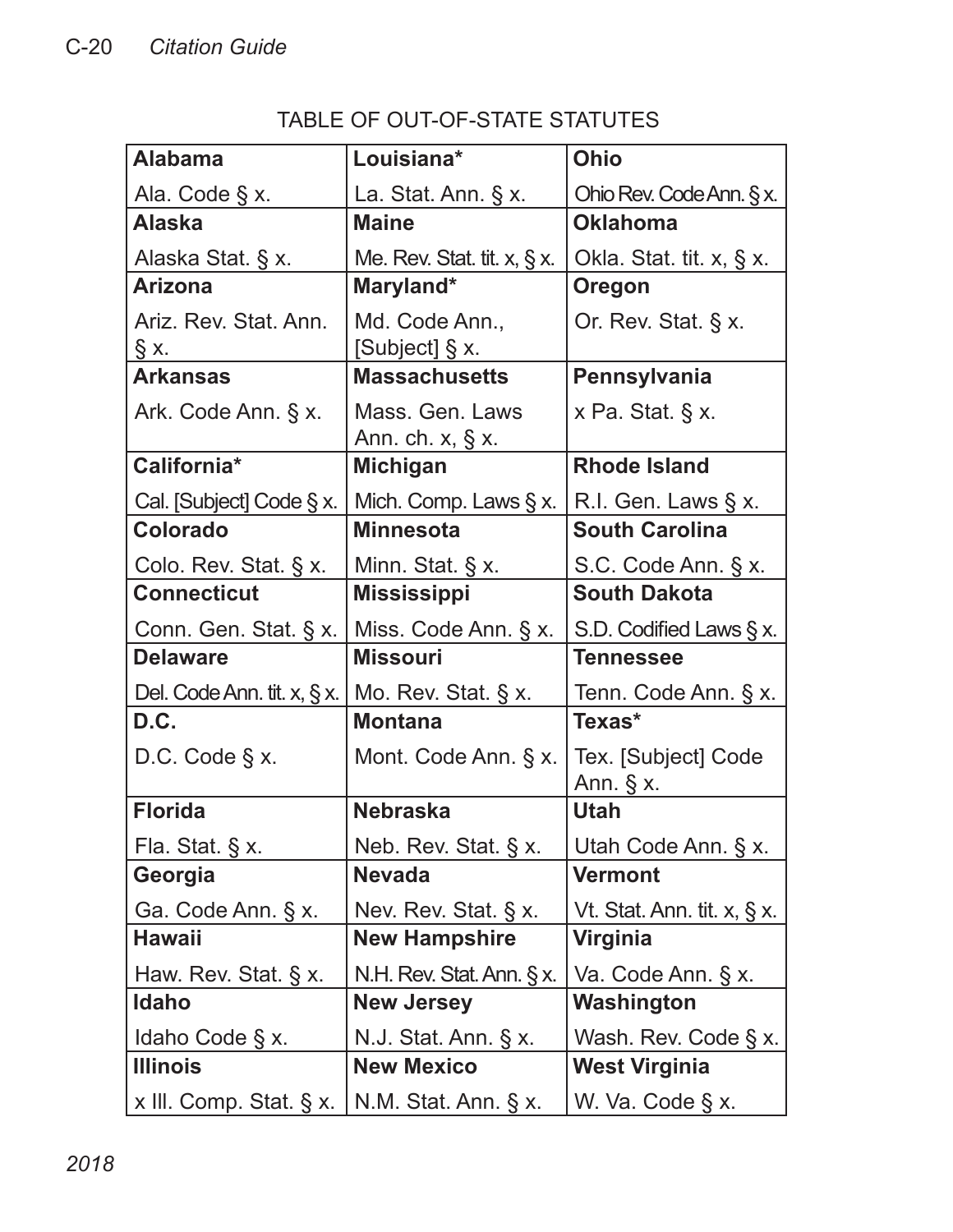| <b>Indiana</b>                                  | New York*                                         | <b>Wisconsin</b>     |
|-------------------------------------------------|---------------------------------------------------|----------------------|
| $ $ Ind. Code $\S$ x.                           | N.Y. [Subject] Law $\S x$ .   Wis. Stat. $\S x$ . |                      |
| lowa                                            | <b>North Carolina</b>                             | Wyoming              |
| lowa Code § x.                                  | N.C. Gen. Stat. § x.                              | Wyo. Stat. Ann. § x. |
| Kentucky                                        | <b>North Dakota</b>                               |                      |
| Ky. Rev. Stat. Ann. § x.   N.D. Cent. Code § x. |                                                   |                      |

\*Refer to T1 in the Bluebook to find the abbreviation for the subject in the citation to a California, Maryland, New York, or Texas statute. Also refer to T1 to find the applicable citation form for the Louisiana code being cited.